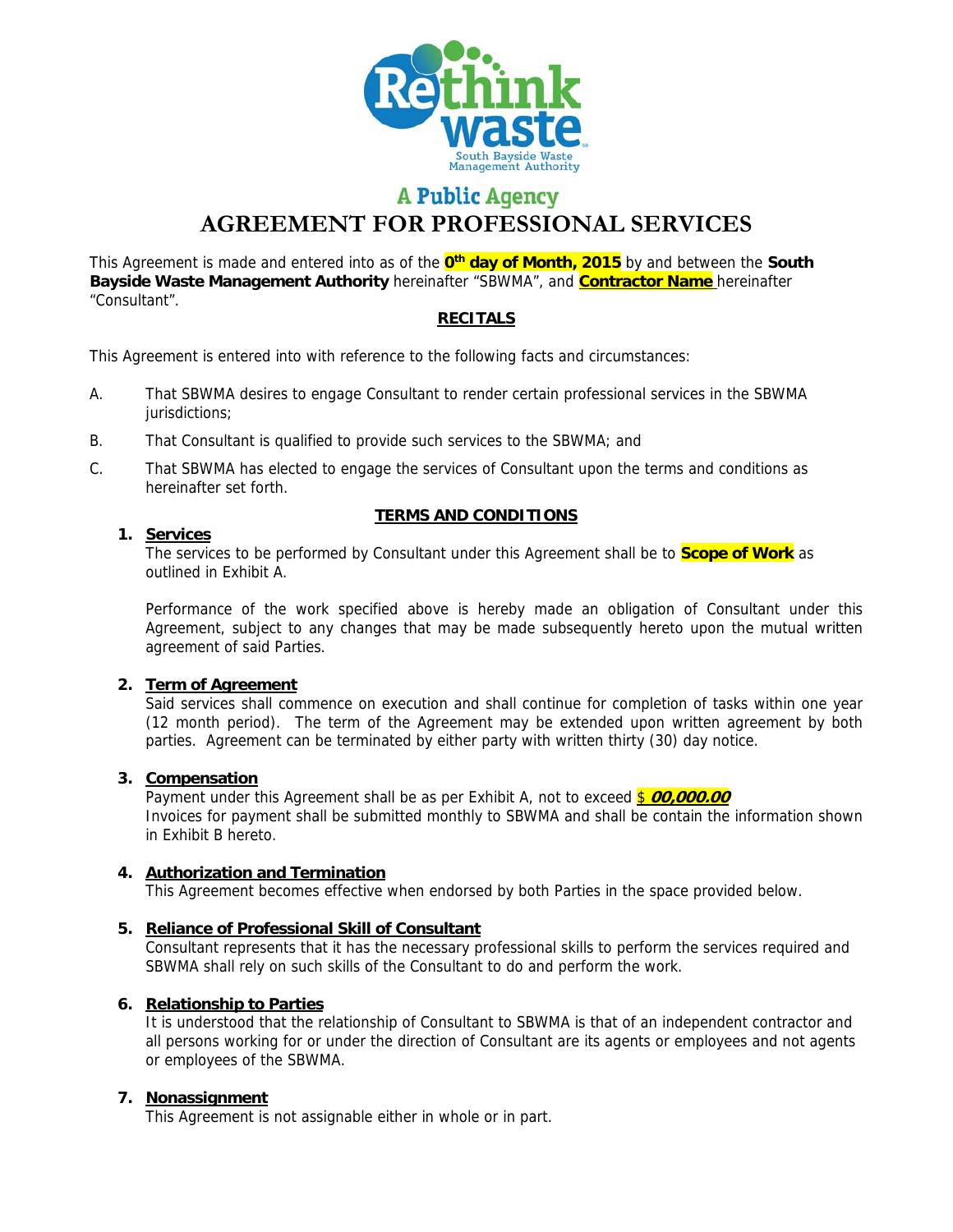#### **8. Amendments**

This Agreement may be amended or modified only by written agreement signed by both Parties.

#### **9. Validity**

The invalidity, in whole or in part, of any provisions of this Agreement shall not void or affect the validity of any other provisions of this Agreement.

#### **10. Government Law/Litigation**

This Agreement shall be governed by the laws of the State of California and any suit or action initiated by either party shall be brought in the County of San Mateo, California. In the event of litigation between the Parties hereto over the terms or performance of this agreement the prevailing party shall be entitled to reasonable attorneys fees and costs..

#### **11. Mediation**

Should any dispute arise out of this Agreement, the Parties shall meet in mediation and attempt to reach a resolution with the assistance of a mutually acceptable mediator. Neither Party shall be permitted to file legal action without first meeting in mediation and making a good faith attempt to reach a mediated resolution. The costs of the mediator, if any, shall be paid equally by the Parties. If a mediated settlement is reached, neither Party shall be deemed the prevailing party for purposes of the settlement, and each Party shall bear its own legal costs. Mediation shall occur within 30 days of notice by either party, and if it does not occur within that period of time a legal action shall be permitted to be filed.

#### **12. Entire Agreement**

This Agreement, including Exhibit A, comprises the entire Agreement.

#### **13. Indemnity**

Consultant shall defend, indemnify and hold SBWMA and its officers, employees and agents harmless from any and all claims, damages, losses and expenses related to or as a result of intentional or negligent acts for which Consultant or its agents and employees are responsible.

#### **14. Insurance**

Consultant shall not commence work under this Agreement until all insurance required under this Paragraph has been obtained. Consultant shall furnish SBWMA with certificates of insurance evidencing the required coverage. The insurance shall be with a carrier that is licensed and in good standing in the State of California, and has an A.M. Best Co. rating of A/5 or better. The SBWMA will be named as additional insured in the policy. These certificates shall specify or be endorsed to provide that thirty (30) days notice must be given, in writing, to the SBWMA office of any pending change in the limits of liability or of any cancellation or modification of the policy.

#### **a. Worker's Compensation and Employer's Liability Insurance**

Consultant shall have in effect during the entire life of this Agreement Worker's Compensation and Employer's Liability Insurance providing full statutory coverage. In signing this Agreement, Consultant makes the following certification, required by Section 1861 of the California Labor Code:

I am aware of the provisions of Section 37900 of the California Labor Code which require every employer to be insured against liability for worker's compensation or to undertake self-insurance in accordance with the provisions of the Code, and I will comply with such provisions before commencing the performance of the work of this Agreement.

#### **b. Liability Insurance**

Consultant shall take out and maintain during the life of this Agreement such bodily injury and property damage liability insurance as shall insure the Consultant and SBWMA, its employees,

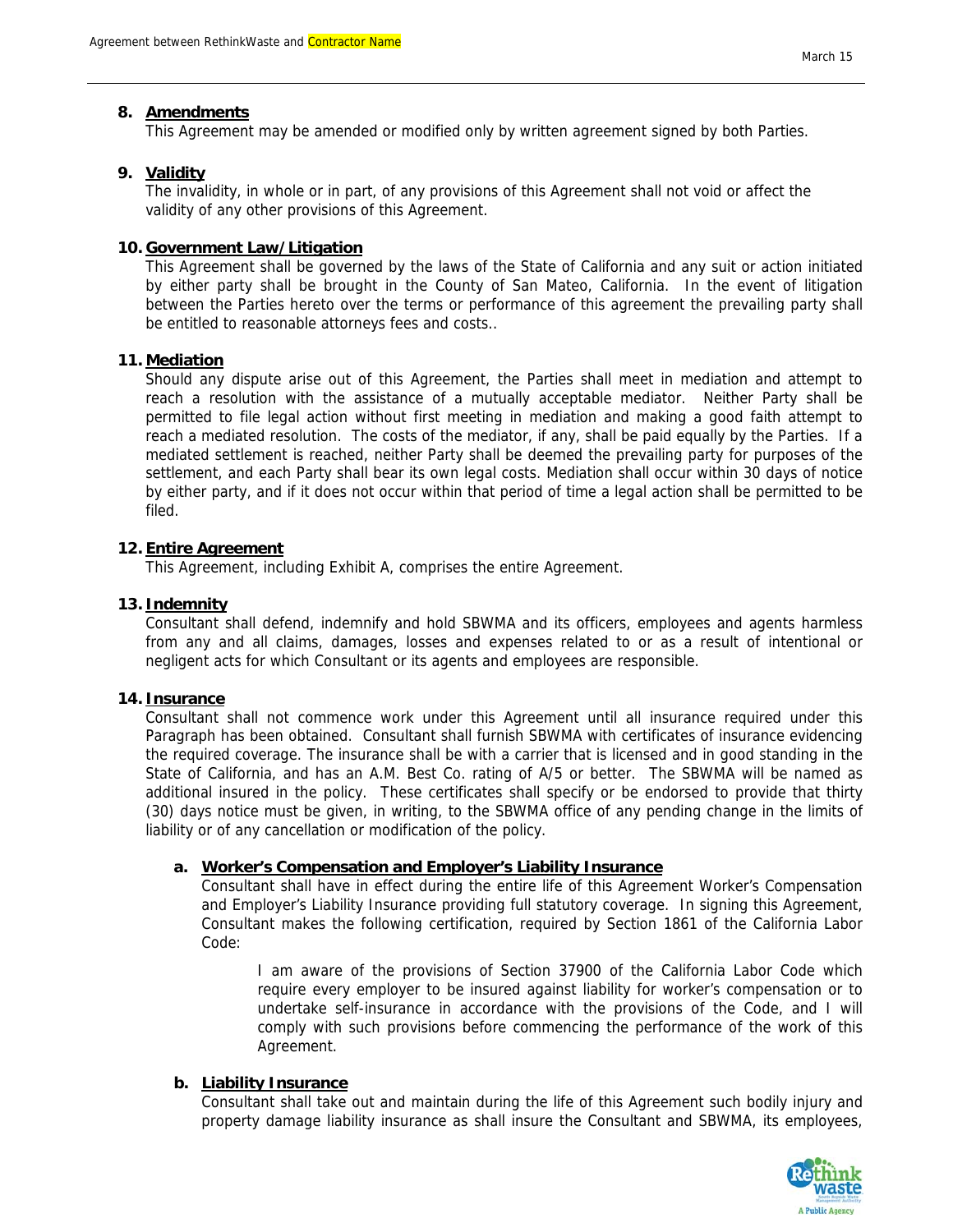officers and member entities while performing work covered by this Agreement from any and all claims for damages for bodily injury, including accidental death, as well as any and all claims due to consultant's negligence or willful misconduct for property damage which may arise from Consultant's work under this Agreement, whether such work be by Consultant or by any subcontractor or by anyone directly or indirectly employed by either of them. The amounts of such insurance shall be One Million and no/100 Dollars (\$1,000,000.00) combined single limit bodily injury and property damage for each occurrence.

#### **15. Notice**

All notices required by this Agreement shall be given to SBWMA and Consultant in writing, by email or by first class mail, postage prepaid, addressed as follows:

| <b>SBWMA:</b> | <b>Kevin McCarthy, Executive Director</b><br>South Bayside Waste Management Authority<br>610 Elm Street, Suite 202<br>San Carlos, CA 94070<br>Phone: (650) 802-3500<br>$(650)$ 802-3501<br>Fax: |
|---------------|-------------------------------------------------------------------------------------------------------------------------------------------------------------------------------------------------|
| Consultant:   | <b>Contractor</b><br>Contact<br><b>Address</b><br>Phone:                                                                                                                                        |

FAX:

**IN WITNESS WHEREOF,** the Parties hereto have caused this Agreement to be executed on the date first written by their respective officers duly authorized in that behalf.

#### **SBWMA**

| DATED: 2015 |  |
|-------------|--|
|             |  |
| DATED: 2015 |  |
|             |  |